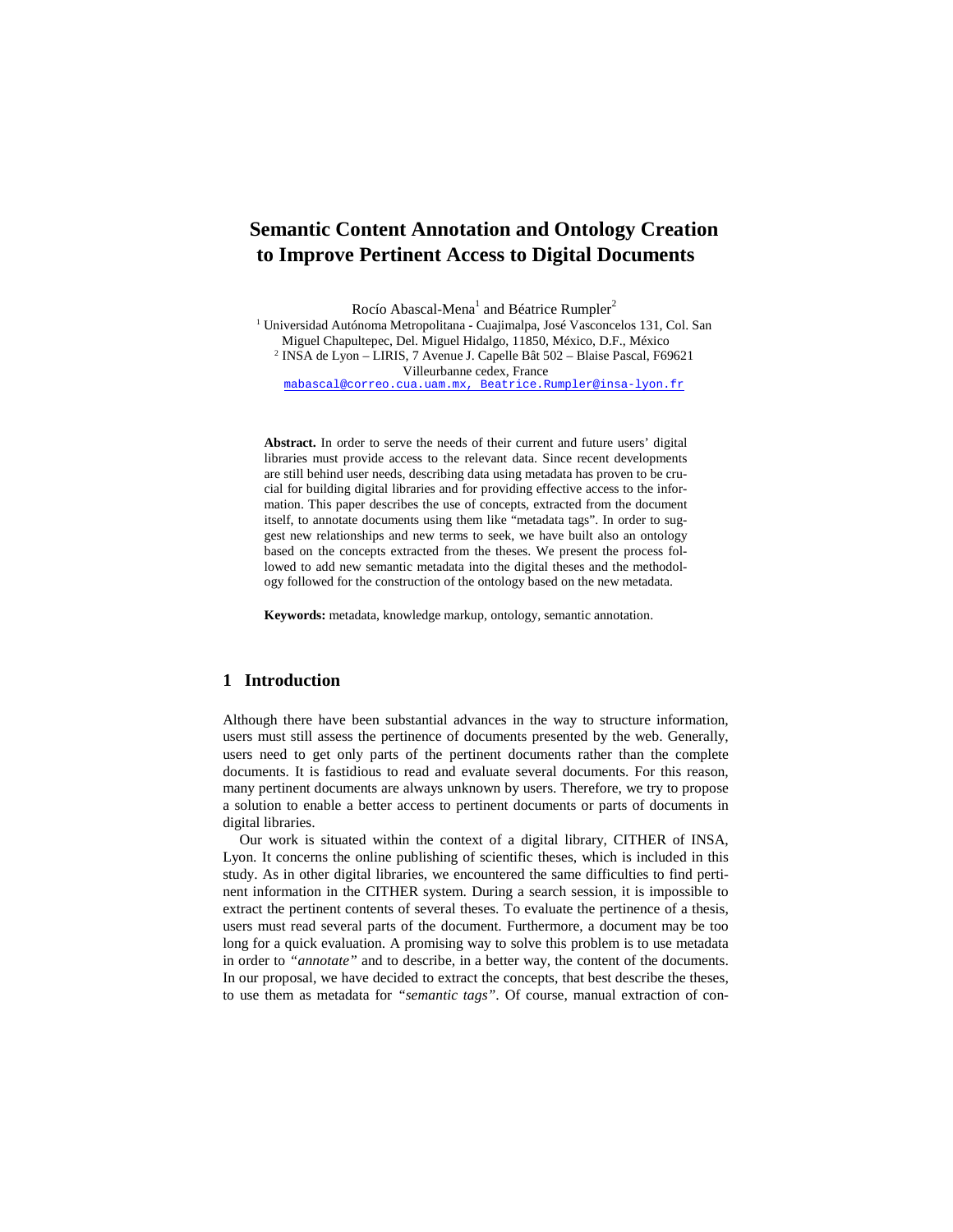cepts is a long time-consuming and is an expensive task. Tools for automating the extraction of concepts can overcome these limitations. Another promising way can be to use an ontology based on these concepts used like *"semantic tags"*. In our approach, an ontology is the description of concepts and their relations. We propose the construction of an ontology from digital theses by following a certain methodology.

In our context, which is a digital library that publishes scientific theses, the introduction of new semantic information into documents has clearly for purpose to ameliorate information retrieval. In order to insert new semantic information into digital theses, we have used a tool able to extract concepts from a given document. Section 2, describes how we have chosen this tool. Afterward, we present the system developed to make annotations. Once digital theses are annotated, a search session is based on the new *"semantic tags"*. In order to expand users request and to give to users also the possibility to chose documents that are closer to the pertinent document, we have decide to construct an ontology. The ontology is composed by the terms of a domain, which become, in our proposition, "*semantic tags*" used to annotate theses. In addition, the ontology is composed by the identification of relations between terms. The identification of relations among concepts and the methodology followed to construct our ontology is described and illustrated in Section 3. Section 4 shows the integration, in the CITHER system, of the semantic annotations and the ontology in order to give the user the pertinent information. Afterward, we present a brief summary of related work in Section 5. Conclusions and further research are proposed at the end.

# **2 Methodology to Annotate Digital Documents**

In large document collections, such as digital libraries, it is very important to have mechanisms able to only select the information requested. The use of *keywords* to represent documents is a promising way to manipulate information in order to classify documents like pertinent or not pertinent.

Annotation is the process of adding semantic markup to documents, but determining which concepts are tied to a document is not an easy task. To address to this problem, several methods are proposed to extract concepts from a given document. In the field of extraction of concepts there are two main approaches: "*keyphrase assignment"* and "*keyphrase extraction"*. By the term "*keyphrase"*, we mean a phrase composed by two or more words, which describes in a general way, the content of the document. "*Keyphrases"* can be seen like *"key concepts"* which are able to classify documents into categories. *"Keyphrase assignment"* uses a controlled vocabulary to select concepts or phrases that best describe the document, instead "*keyphrase extraction"* choose concepts from the document itself.

Our approach consists in taking a document as input to automatically generate a list of concepts as output. In general, this work could be called "*keyphrase generation"* or "*concept generation"*. However, the tool used in our work performs "*concept extraction"* which means that the concepts extracted always appear in the body of the input document.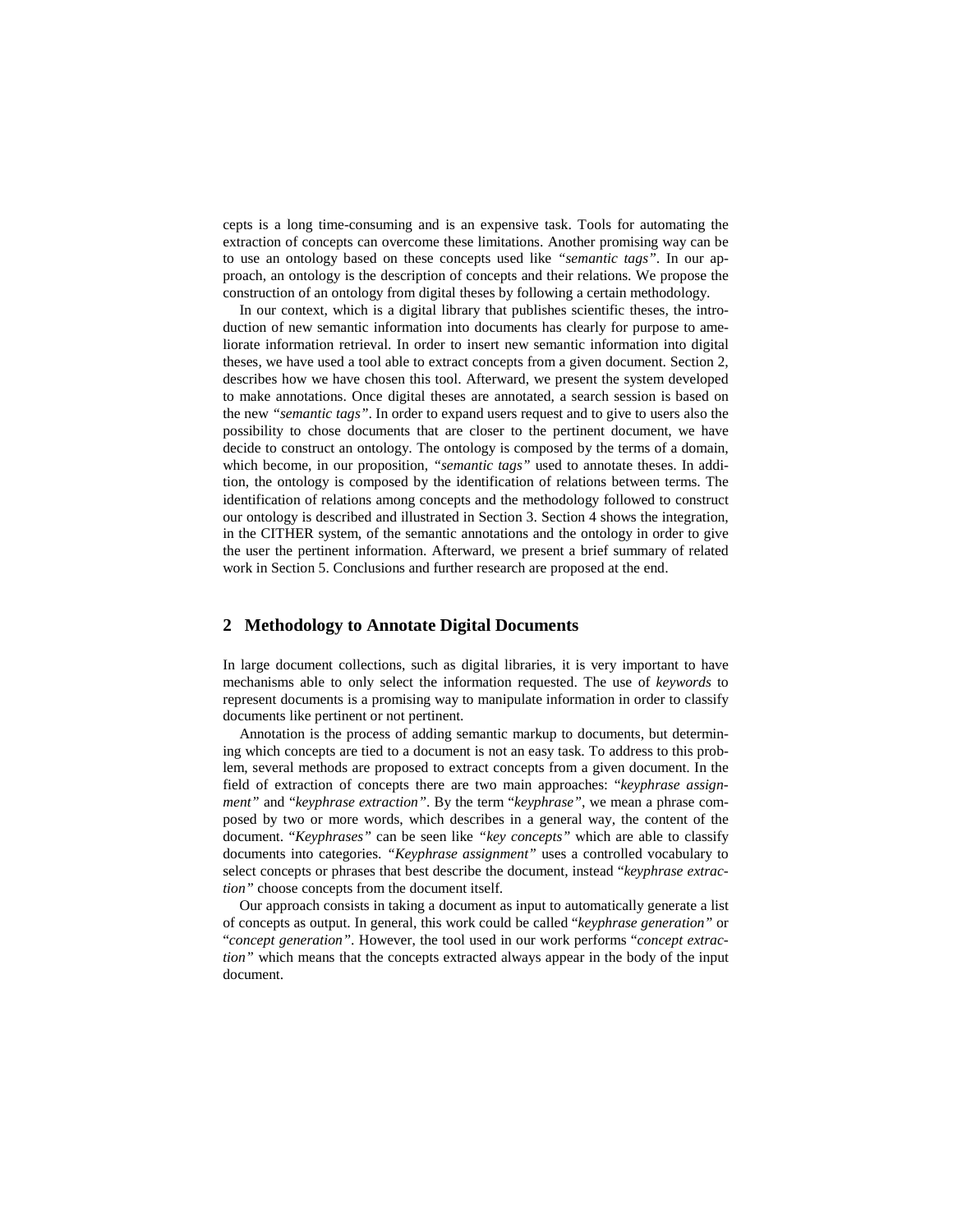#### **2.1 Concept Extraction**

In order to choose one tool for the extraction of concepts able to extract the higher number of pertinent concepts, we have evaluated four tools: (1) TerminologyExtractor of Chamblon Systems Inc., (2) Xerox Terminology Suite of Xerox, (3) Nomino of Nomino Technologies and (4) Copernic Summarizer of NRC. To evaluate the output list generated by each tool, we have compared this list with one referring list which contained concepts generated manually. The measure of performance and the method followed for scoring concepts are described in [1]. The results obtained indicate that Nomino is the most interesting tool for our approach because of the high number of pertinent concepts that it can extract.

Nomino is a search engine distributed by Nomino Technologies [15]. Nomino adopts a morphosyntactic approach. The morphological analyzer makes *"steeming",* which means that the prefix and the suffix are removed to make one single word. Nomino applies empirical criteria to filter the noise associated to the extracted concepts. These criteria include frequency and category, as well as stop lists. Nomino produces two types of interactive index, which contain all the concepts that most accurately summarize the content of a given document. One of the index created is very general, however the other one contains the most interesting concepts for Nomino. This index is based on two principles: the *"gain to express"* and the *"gain to reach"*. The *"gain to express"* classifies concepts according to their location in the given document. For example, if a paragraph is only concerned by one concept then it will be classified as important. The *"gain to reach"* classifies concepts according to the frequency of apparition. So, if a word is very rare, it will be selected as important. For example, if in a given document we find *"computer software"* and *"developing computer software"*, the second phrase is going to be selected as important because it is more complete and describes the document better. Instead, if the frequency of *"computer software"* is higher then both phases will appear in the concept list.

#### **2.2 A Tool to Annotate Documents**

Since manually annotation can be time consuming and induce to error, we have developed a tool to add easily knowledge into documents by making selections from one proposed list.

To exploit concepts extracted by the remarkable index of Nomino, we have proposed a tool to *"annotate"* documents [1]. The task we consider here is to take a document as input, in XML format, and to automatically add into it the Nomino's concepts by the way of tags. Usually when the paragraph containing the concept is identified then it is surrounded by a simple tag such as "*<concept-name>"* and "*</concept-name>"* at the end. This annotation scheme is very simple and so it can be easily applied to a text also by using a XML editor. However, by using the annotation tool, users can validate concepts proposed by Nomino or even propose other concepts to be aggregate. This tool allows the management of Nomino's concepts, the indexation and the extraction of pertinent paragraphs of the document according to some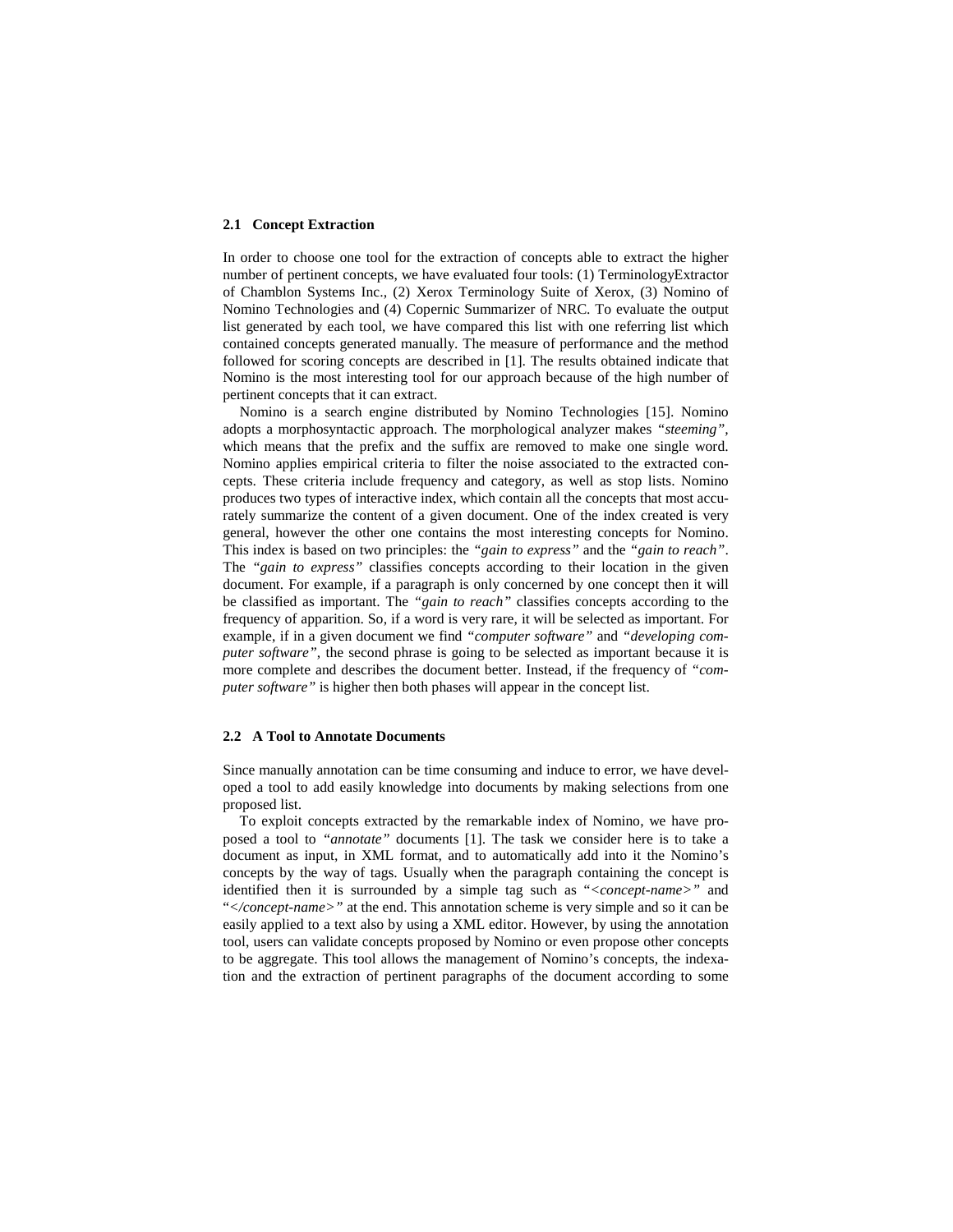search criteria. During a search session, the system is going to be focus in XML tags in order to retrieve the paragraph(s) containing pertinent information.

New work is taking place in order to improve the annotation tool. In the next paragraph, we describe this work, which concerns the construction of an ontology able to expand requests or categorize documents.

# **3 Methodology to Construct the Ontology**

Gruber has defined ontology like *"an explicit specification of a conceptualization. A conceptualization is defined by concepts and other entities that are presumed to exist in some area of interest and the relationships that hold among them"* [6]. An ontology in the artificial intelligence community means the construction of knowledge models [2], [6], [12], [19] which specify concepts, their attributes and interrelationships. A knowledge model is a specification of a domain that focuses on concepts, relations and reasoning steps characterizing the phenomenon under investigation.

Our ontology is composed of two elements: the "*domain terms"* and the "*relations"* among them. The "d*omain terms"* are words or groups of words that are used to characterize a specific field. The "r*elations"* among these domain terms are of type associative and hierarchic. Two main approaches can be taken when building an ontology. The first one relies on a *"top-down method"*. Someone may use an existing ontology and specify or generalize it to create another one. The second way to build an ontology is by using a *"bottom-up method"*. This method consists on extracting from the appropriate documents all the elements needed to compose an ontology. We believe that this method is accurate in our case because it does not exist yet an ontology of our domain. This method relies on two main stages: the extraction of domain terms (Section 3.1.1) and the identification of relations among these domain terms (Section 3.1.2).

Various methodologies exist to guide the theoretical approach chosen, and numerous tools for building ontology are available. The problem is that these procedures have not coalesced into popular development styles or protocols, and tools have not yet matured to the degree one expects in other software practices. Examples of methodologies followed for ontology building are described in [4], [8], [10]. In general, the following steps can define the methodology for the ontology building: (1) "*ontology capture"* and (2) *"ontology coding"*. The "*ontology capture"* consists in the identification of concepts and relations. The "*ontology coding"* consists in the definition of concepts and relations in a formal language. These two steps are going to be described in the following paragraphs in order to present the construction of our ontology.

#### **3.1 The Ontology Capture Phase**

The ontology capture phase consists in designing the overall conceptual structure of the domain. This will likely involve identifying the domain's principal concrete con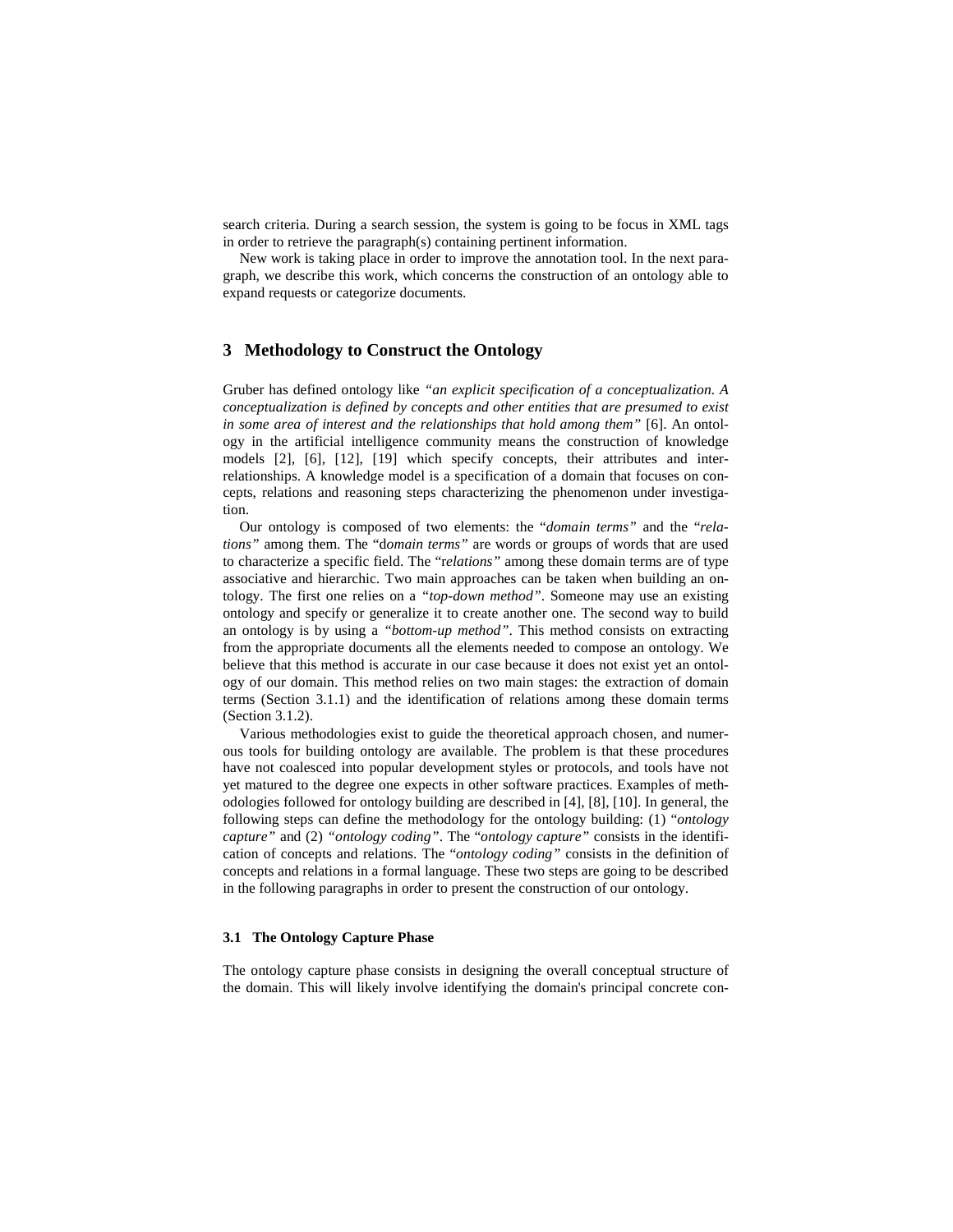cepts (Section 3.1.1) and their properties and identifying relationships among concepts (Section 3.1.2).

#### **3.1.1 Concepts Extraction**

This section reports on our methodology used towards defining concepts to describe the content of theses. The backbone of our ontology is a hierarchy of concepts, which had been extracted of the theses themselves.

The concepts of the ontology are used to automatically categorize documents and thus to allow a thematic access to documents. The problem of retrieving concepts and their structure come from the using of tools able to retrieve candidate concepts. Like described in Section 2, we have used Nomino for concept extraction. Given a document or a group of documents, Nomino constructs a specific index, which contains phrases composed by two or more words that are supposed to define the field. These concepts are called CNU (Complex Noun Units), series of structured terms composed by nominal groups or prepositional groups [5]. We used the CNU Nomino results as a starting point to construct our ontology. The use of NLP tools (Natural Language Processing), like Nomino, often produces *"errors"* that have to be corrected by a specialist of the field. Some of these *"errors"* include phrases that are not concepts or phrases that do not really describe the document. The *"errors"* found in our work, by using Nomino, were generally about the kind of: (1) verbs frequently used (e.g. *"called"*), (2) abbreviations of names (e.g. *"j."*), (3) names of people, cities, etc., (e.g. *"John"*), and also (4) phrases that were composed like CNU concepts but that they were not interesting (*"next phase of the development"*).

Until now, we have not talk yet about the corpus used to make the ontology. The corpus used was composed of scientific documents. Once, these documents were analyzed by Nomino, we have obtained 78 possible concepts to be included in the ontology. We have gotten concepts like: *"information research"*, *"information system"*, *"research system"*, *"remote training"*, *"abstract ontology"*, *representation of ontology"*, etc.

The next step to construct the ontology is to define the relations between the concepts. In the next paragraph, we describe the process used to find relations by using Nomino's results as input.

#### **3.1.2 Extraction of Semantic Relations**

With regard to the acquisition of semantic relationships, there exist several approaches for acquiring semantic information. Once concepts have been retrieved, by using Nomino, they must be structured. One of the best-used techniques to discover relations among terms in documents relies on the number of terms co-occurrences. This technique identifies terms that often occur together in documents.

Different techniques exist to identify relations among terms; they are based on contexts of their co-occurrences. The idea is that two similar terms do not necessarily often occur together, as described above, but occur in similar contexts, they often appear surrounded by the same words. A first method based on this principle is described in [16]. This method represents the contexts in which words occur using a variety of lexical features that are easy to identify in large corpora. These contexts are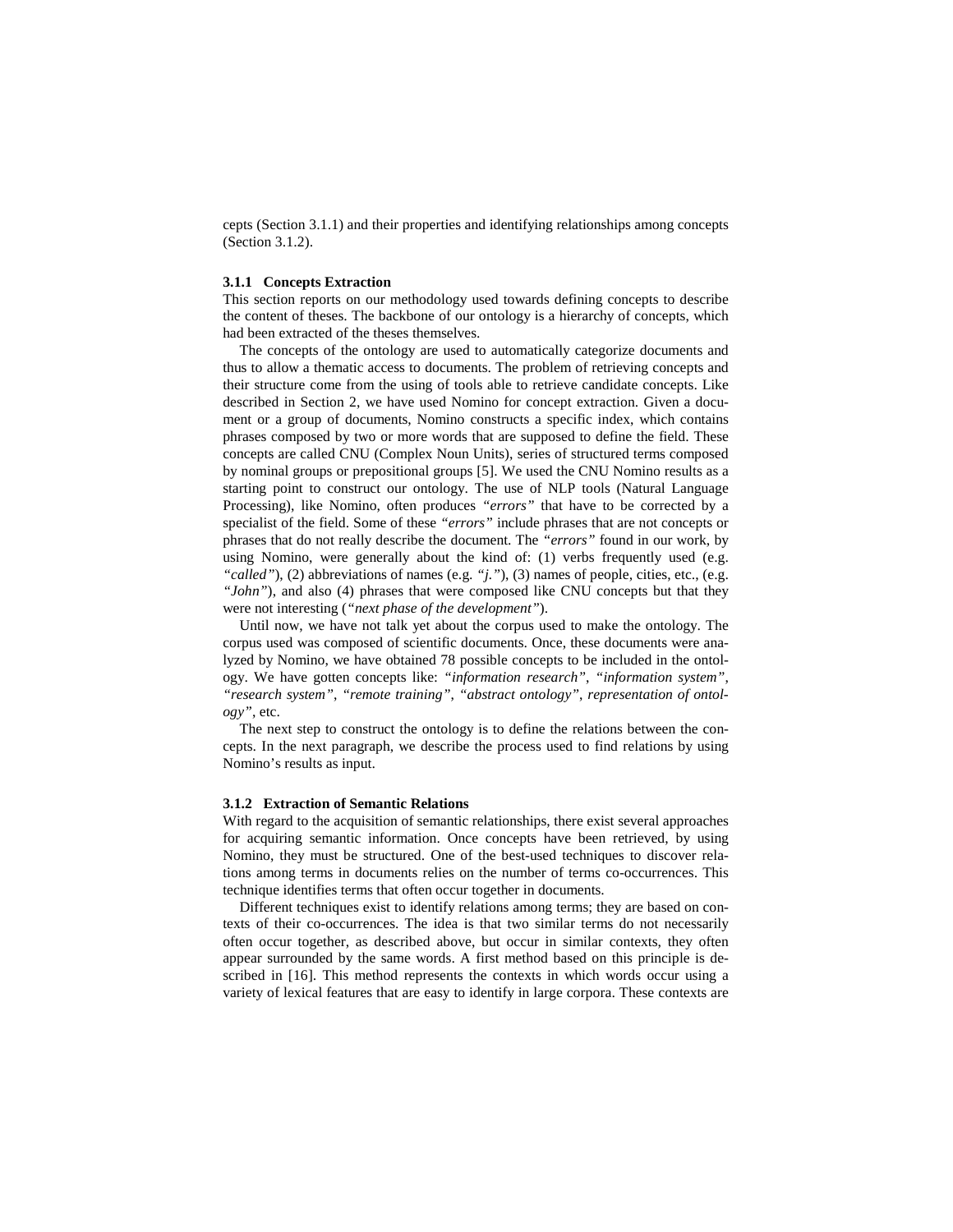then converted into similarity or vector spaces which can then be clustered using a variety of different algorithms. A second method relying on this idea of similarity of contexts of terms occurrences is the one described by [11]. This method combines various text-based aspects, such as lexical, syntactic and contextual similarities between terms. Lexical similarities are based on the level of sharing of word constituents. Syntactic similarities rely on expressions in which a sequence of terms appears as a single syntactic unit. Finally, contextual similarities are based on automatic discovery of relevant contexts shared among terms.

In our approach, we use a NLP tool called LIKES [17], which is able to extract relations among concepts. LIKES (Linguistic and Knowledge Engineering Station) extracts concepts by looking to those concepts that are repeated in the document. LIKES, based on statistic principles, is a computational linguistic station with certain functions able to build terminologies and ontologies. The concepts extracted by Nomino have been paired in order to find relations between them. Thus, we have paired manually all the concepts. These pairs have also been compared in the opposite way, for example for the pair *"knowledge /language"* it has been also evaluated: *"language /knowledge"*. In this way, instead of having for example 200 pairs of concepts, we are going to have 400 pairs of concepts. Identifying relations by using LIKES it is an intense work because it takes a long time to process the corpus and to visualize the possible relationships. Furthermore, sometimes the relationships found are not very pertinent.

LIKES allows the representation of relationships in order to find similar relations in other pairs of concepts. One example of phrases that contained some relationship among the pair of concept *"knowledge / language"* is the following (we have kept the same sentence structure in English as in French language):

- A core of *knowledge* **is represented by all** *languages*;
- Other *knowledge* **is represented by some** *languages*;
- *Knowledge* **is represented in all** *languages*.

In the next paragraph we present the phase of the ontology coding where we are going to explain how we use the relations, identified by LIKES, to model a formal ontology.

#### **3.2 The Ontology Coding Phase**

The ontology coding is defined as the structuring of the domain knowledge in a conceptual model [20]. In our case the concepts are extracted by using Nomino, in some formal language.

To represent concepts and their relationships we have chosen Protégé. Protégé is a knowledge-engineering tool that enables developers to create ontology and knowledge bases [7], [9], [12], [18]. In this way, having the concepts extracted by Nomino and the relationships among concepts identified by LIKES we have used Protégé to model the ontology. Some relationships among concepts were missing and so we have added some relations like *"has"* or *"kind-of"*. Thus, we have constructed a domain ontology able to represent the main concepts included in the corpus. To have a clear idea of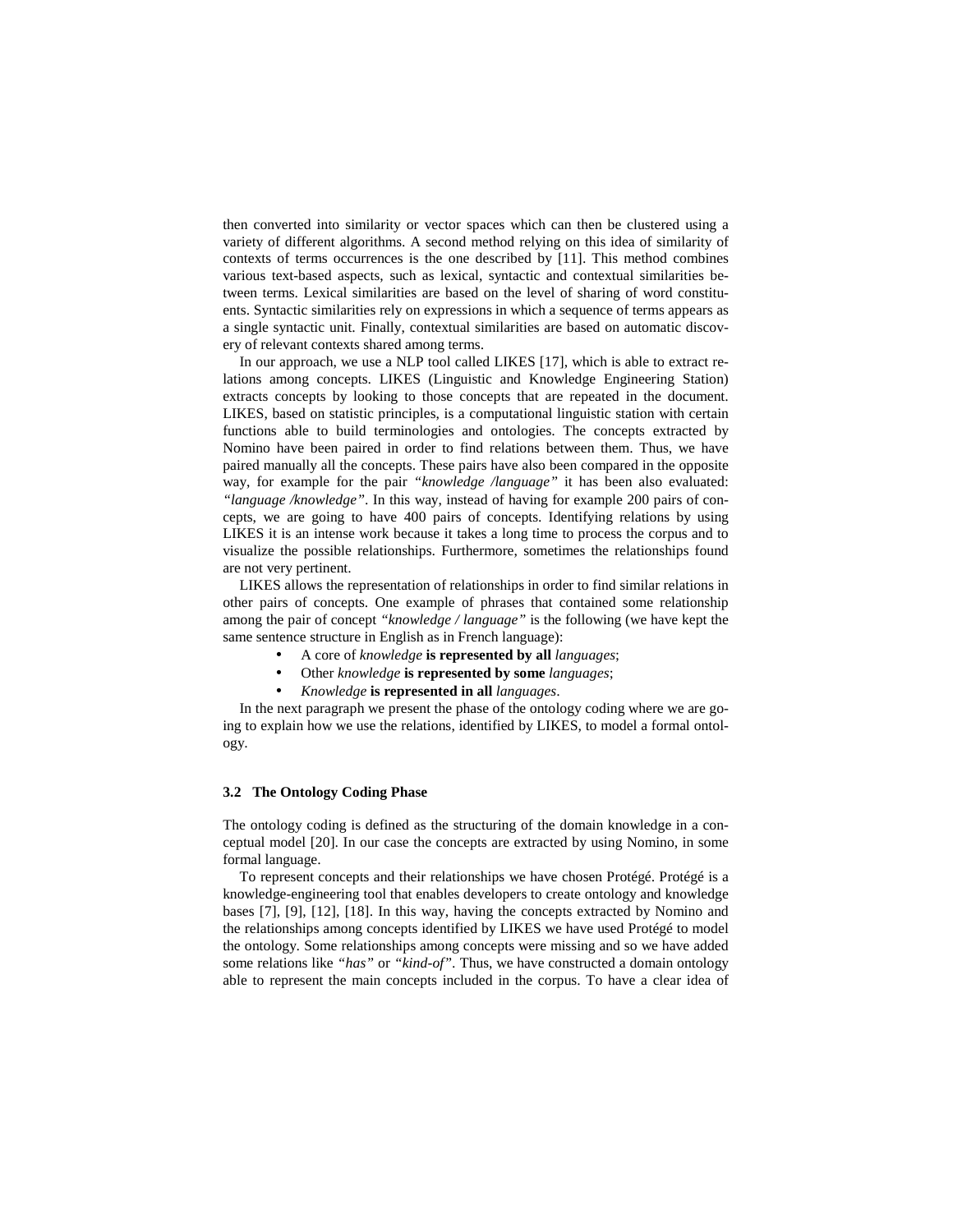

how the ontology is seen, we represent, in the Figure 1, some concepts and their relationships, especially for the concepts *"language"* and *"knowledge"*.

**Fig. 1.** The classes or concepts *"Knowledge"* and "*Language"* are modeled in order to show their relationships among other classes or subclasses like *"Specification"* 

The Figure 1 shows that the class *"Specification"* is a subclass of the classes *"Language"*, *"Ontology"* and *"Knowledge"*. Therefore, *"Specification"* is going to be included in these three classes. The relationship *"Is-represented"* is the one that we have found by using LIKES. Subclasses included in each class also have properties or subclasses. For example in the class *"Knowledge"* we found the subclasses *"Description"* that itself has the subclasses: *"Characteristic"*, *"Context"*, *"Introduction"*, *"Profile"*, *"Theme"*, *"Proprieties"*, etc. In our ontology, we have represented not only concepts with their relations but also "*slots"*. A *"slot"* is an attribute of a class in an ontology. For example, we have the relationship *"Is-represented"*, which can have some values or value types that are typically string type. Some of the values for the *"Is-represented"* relationship are: *"by all"*, *"in some"* and *"in all"*.

## **4 Semantic Annotation and Ontology Integration**

The initial CITHER project proposes the online access to the scientific doctoral theses of the INSA of Lyon, since January 1997. It allows the consultation, the conservation of the theses and the promotion of the research of laboratories. The distribution of theses, in PDF (Portable Document Format) format is done by the way of a server. However, by using the PDF format, it is not easy to automatically exploit the content of the theses. Therefore, we decided to use the XML format to store the theses. The new CITHER system, using XML documents, is under development. The new system's architecture was designed to satisfy the users' requirements. These re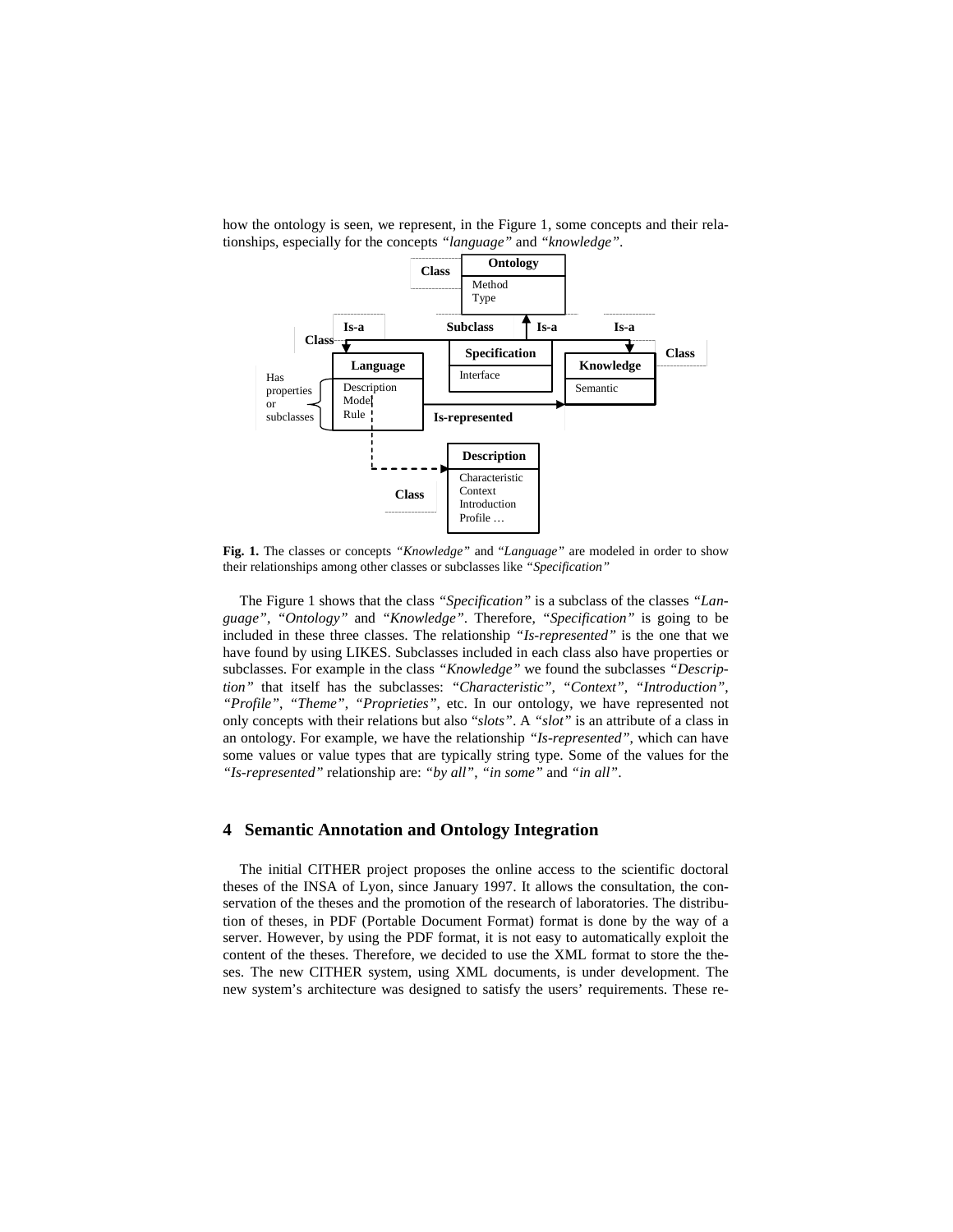quirements include selecting pertinent information during a search session. We will briefly summarize the workflow and describe the associated functions.

**Information Capturing.** After the theses are scanned, they are annotated by including "metadata tags". These "metadata tags" come from the concepts extracted from the thesis itself. These "metadata tags" describe the semantic content. During this phase, we use NLP tool to extract concepts from the documents. The metainformation discovered during "*pre-processing"* is then stored with the corresponding documents in the repository. The storage is carried out by the "*XML content manager"*, which adds new information to the theses. Indeed, the domain knowledge contained in the "*ontology manager"* is based on the meta-information contained in the theses.

**User Request.** Given a search term, the ontology is used to recommend closer terms and to significantly enrich the request of the user. Users will be able to navigate between terms in order to choose pertinent documents. Once, terms are chosen by users, the "XML content manager" search in the "metadata tags" to find and retrieve pertinent fragments of the theses. By this way, if the fragments are pertinent for the user, this one can decide to retrieve the complete thesis.

### **5 Related Work**

The terms are linguistic representation of concepts in a particular subject field [14]. Like this, applications in automatic extraction of concepts, called terms in many cases, include specialized dictionary construction, human and machine translation, indexing in books and digital libraries. Work in this area has been follow in order to produce tools for automatic extraction.

The University Michigan Digital Library (UMDL) ontology [21] delineates the process of publications using six formal concepts: *"conception"*, *"expression"*, *"manifestation"*, *"materialization"*, *"digitization"* and *"instance"*. Each of these concepts is related to other concept by using: *"has"*, *"of"*,*" kind-of"* or *"extends"* relationship. An ontology in the domain of the digital library is presented in the work of [2]. This ontology tries to represent the way in which new work is expressed. As a result, using the ontology researchers will no longer need to make claims about the contributions of documents (e.g. *"this a new theory"*, *"this a new model"*, *"this is a new notation"*, etc), or contest its relationships to other documents and ideas (e.g. *"it applies"*, *" it extends"*, *" it predicts"*, *"it refutes"*, etc).

Some of the methods used to specify ontologies in digital library projects include vocabularies and cataloguing codes such as Machine Readable Cataloguing (MARC). Other projects are based on the use of thesauri and classifications in order to describe different components of a document like the title, the name of the auteur, etc. In this way, some algorithms can make use of already existing thesauri in order to provide the user with useful suggestions in the integration of ontologies [3].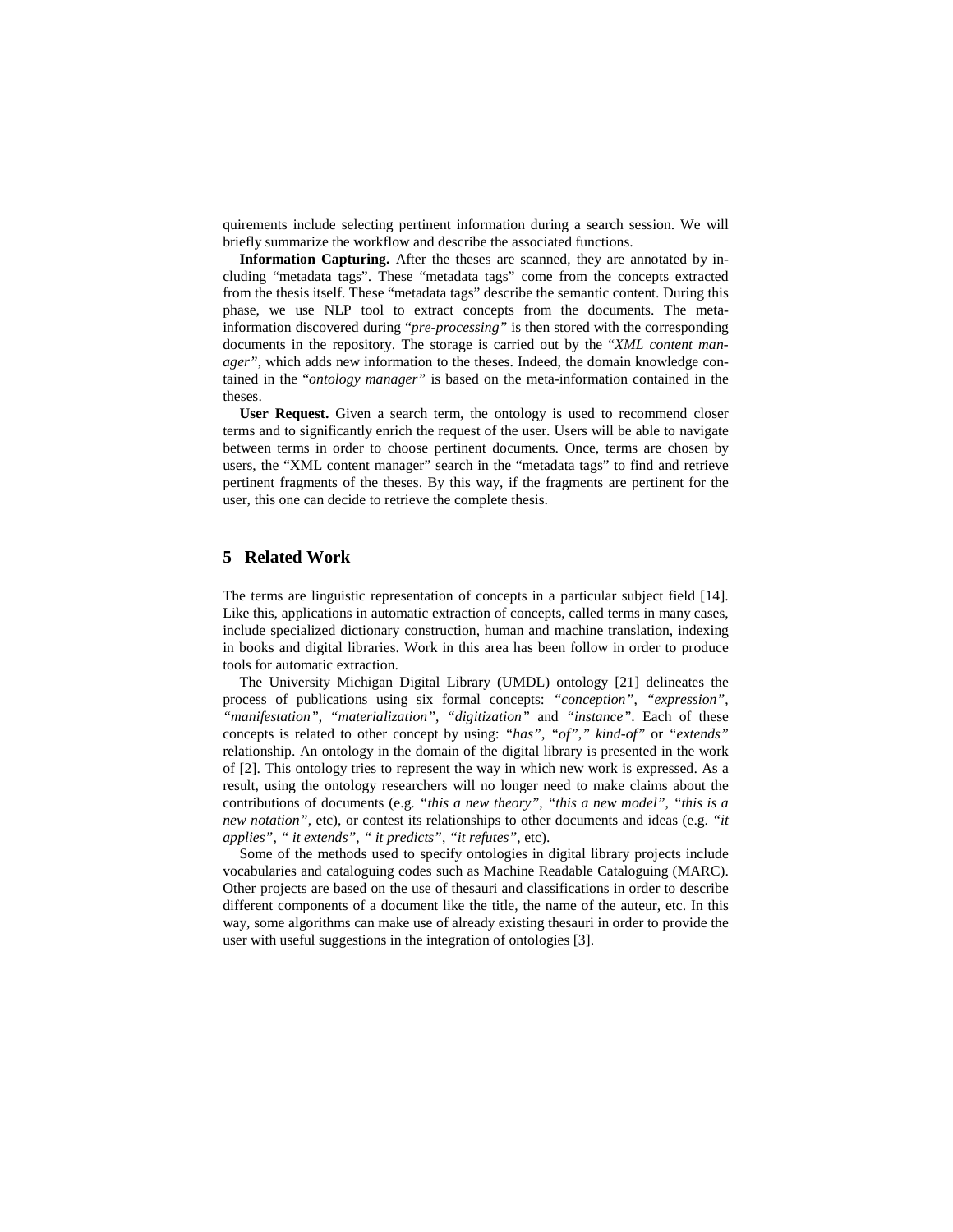# **6 Conclusion and Further Research**

We have presented an approach to improve the document retrieval by using the semantic content. Our approach has a double advantage, first, it can exploit the entirely content of digital theses by using semantic annotations and it can provide other alternatives to the user requests. We have noticed that by adding related words (concepts words) in a document, it increases the number of relevant documents identified during a search session. In addition, ontologies can be used to support the operation and growth of a new kind of digital library, implemented as a distributed intelligent system [21]. In consequence, an ontology can be used to deduce characteristics of content being searched, and identify operations that are appropriate and available to access content or manipulate it in other ways. We have constructed an ontology by following a methodology. As long as there are not tools able to construct automatically ontologies from documents, the process carried out by using NLP tools will be fastidious and need the help of field experts. The extraction of relations by hand is very complex and by using NLP tools we have noticed that it still remains relations to be instantiated by the expert of the field. It is evident that there are still some needs in the ontology construction domain but at this moment, we are able to build ontology to support an entire domain. The construction of our ontology is only the first step to make a better access to the information in the digital library.

Further research should investigate the use of dictionaries or thesaurus in digital libraries to detect similar and not identical terms. The use of synonyms to complete our ontology could be another attempt.

### **References**

- 1. Abascal-Mena, R., Rumpler, B. Adaptive Hypertext Annotations for a Digital Library. International Transactions on Computer Science and Engineering. Vol. 32, No. 1. pp. 7-14. ISSN: 1738-6438, ISBN: 89-953729-5-8. July 2006. (2006)
- 2. Benn N., Buchingham S., Domingue J. Integrating Scholarly Argumentation, Texts and Community: Towards an Ontology and Services.5th Workshop on Computational Models and Natural Argument. IJCAI'05: International Joint Conference on Artificial Intelligence, Edinburgh, July 2005. (2005)
- 3. De Bo J., Spyns P., Meersman R. Assisting Ontology Integration with Existing Thesauri. On the Move to Meaningful Internet Systems 2004: CoopIS, DOA and ODBASE. Lecture Notes in Computer Science. pp. 801-818. ISSN: 0302-9743. (2004)
- 4. Fortuna B., Mladenic D., Grobelnik M. Semi-Automatic Construction of Topic Ontology. Proceedings of ECML/PKDD Workshop KDO 2005. October 2005. (2005)
- 5. Golebiowska, J.: SAMOVAR Knowledge Capitalization in the Automobile Industry Aided by Ontologies. In Proceedings of the 12th International Conference on Knowledge Engineering and Knowledge Management (EKAW 2000). Juan\_les-Pins, France, October 2, (2000)
- 6. Gruber, T. R.: A Translation Approach to Portable Ontology Specifications, Knowledge Acquisition, 5, 2, pp. 199-220 (1993)